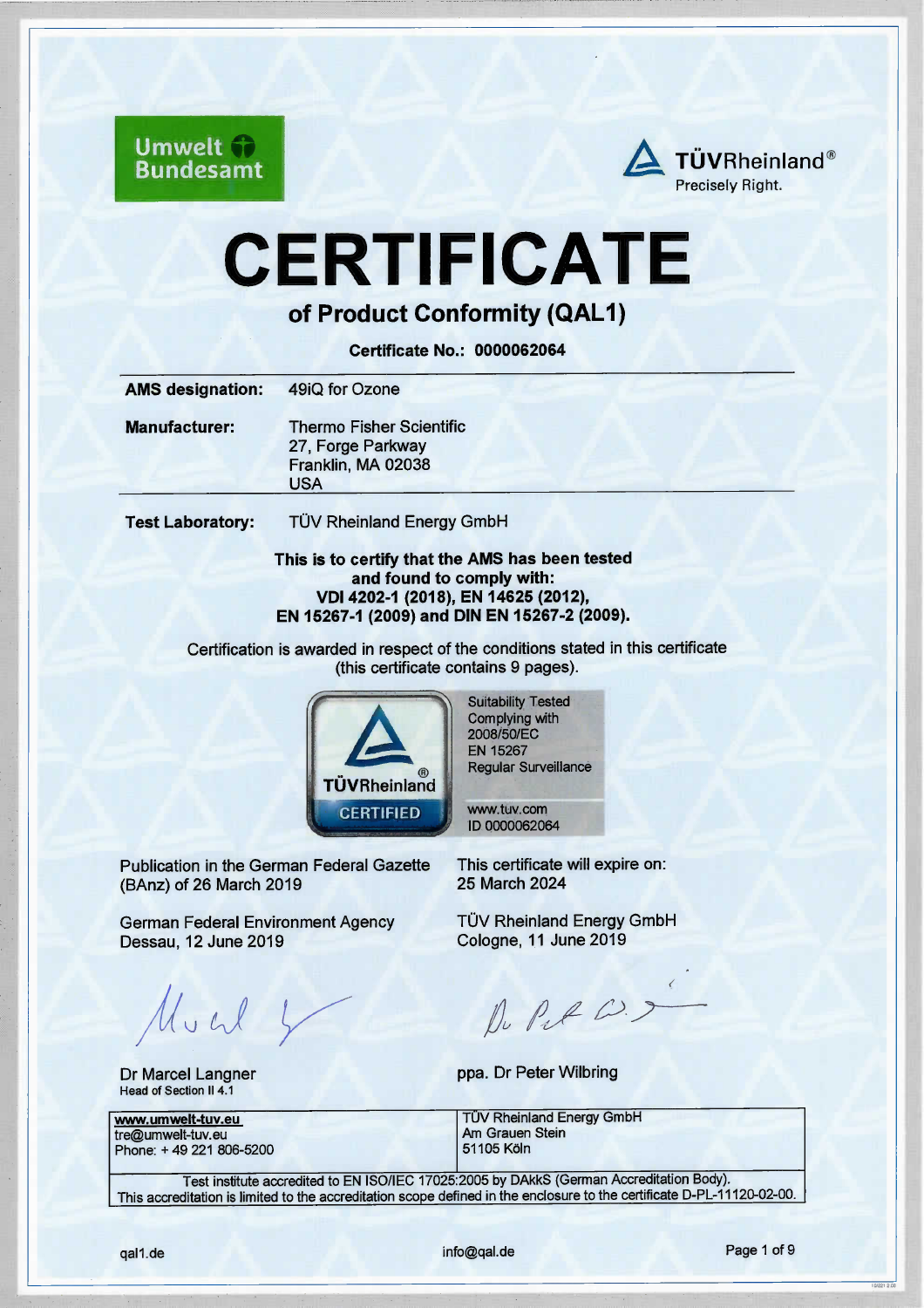### **Umwelt Bundesamt**

**Certificate:** 0000062064\_00 / 12 June 2019



**Initial certification:** 26 March 2019 **Expiry date:** 25 March 2024

**Test Report:** 936/21242986/A dated 2 October 2018 **Publication:** BAnz AT 26.03.2019 B7, chapter III number 3.1

#### **Approved application**

The certified AMS is suitable for continuous ambient air monitoring of ozone (stationary operation).

The suitability of the AMS for this application was assessed on the basis of a laboratory test and a three-months field test.

The AMS is approved for an ambient temperature range of +0 °C to +30 °C.

The notification of suitability of the AMS, performance testing and the uncertainty calculation have been effected on the basis of the regulations applicable at the time of testing. As changes in legal provisions are possible, any potential user should ensure, in consultation with the manufacturer, that this AMS is suitable for monitoring the limit values relevant to the application.

Any potential user should ensure, in consultation with the manufacturer, that this AMS is suitable for the intended purpose.

#### **Basis of the certification**

This certification is based on:

- Test report 936/21242986/A dated 2 October 2018 issued by TÜV Rheinland Energy GmbH
- Suitability announced by the German Federal Environment Agency (UBA) as the relevant body
- The ongoing surveillance of the product and the manufacturing process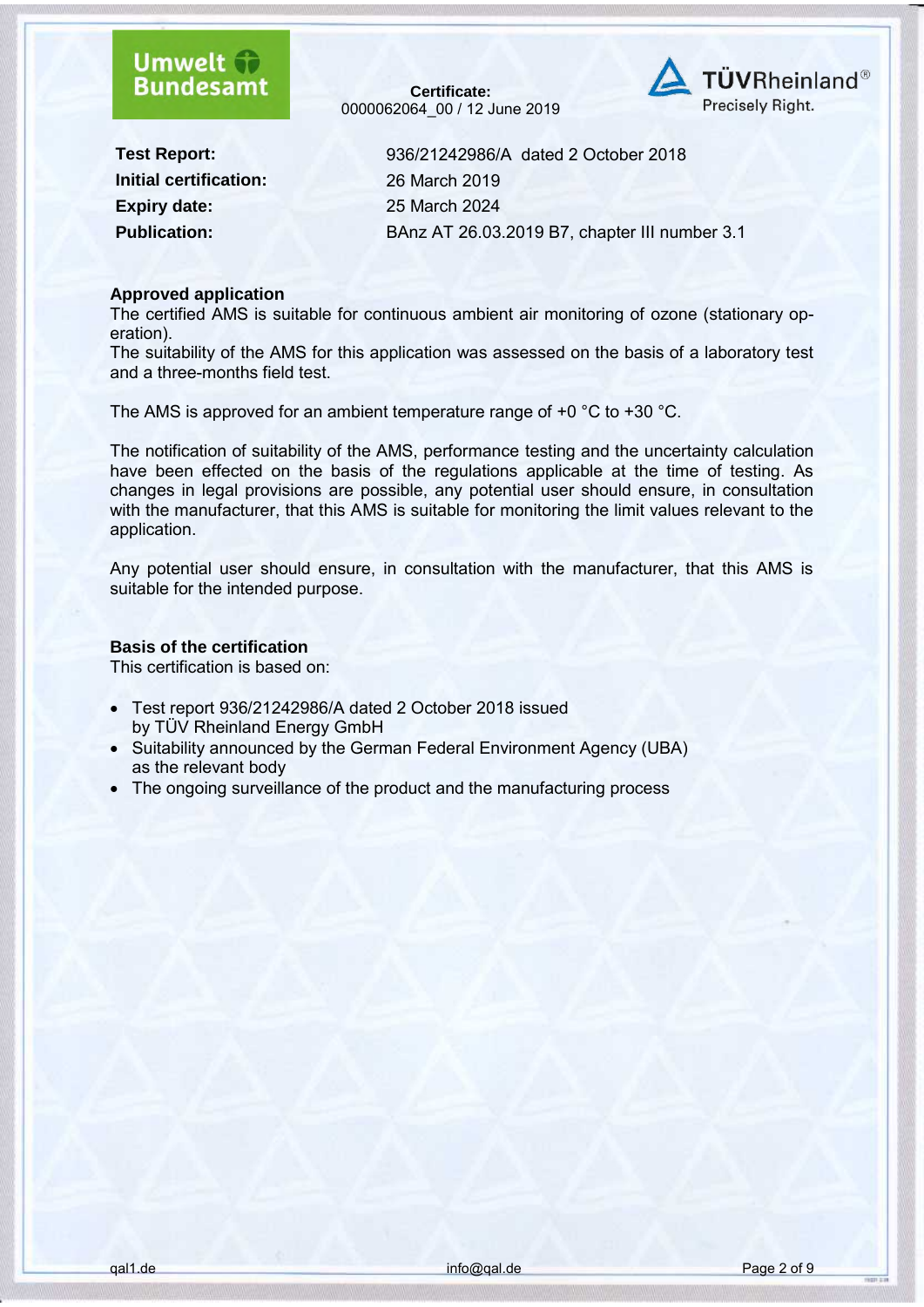### **Umwelt + Bundesamt**

**Certificate:** 0000062064\_00 / 12 June 2019



Publication in the German Federal Gazette: BAnz AT 26.03.2019 B7, chapter III number 3.1 UBA announcement dated 27 February 2019:

#### **AMS designation:**

49iQ for Ozone

#### **Manufacturer:**

Thermo Fisher Scientific, Franklin, USA

#### **Field of application:**

For the continuous measurement of ozone concentrations in ambient air in stationary use

#### **Measuring ranges during performance testing:**

| Component    | Certification range | Unit                   |
|--------------|---------------------|------------------------|
| <b>Ozone</b> | $0 - 500$           | $\mu$ g/m <sup>3</sup> |

#### **Software version:**

Version: 1.5.1.32120

**Restrictions:** None

#### **Note:**

This report on the performance test is available online at [www.qal1.de.](http://www.qal1.de/)

#### **Test Report:**

TÜV Rheinland Energy GmbH, Cologne Report no.: 936/21242986/A dated 2 October 2018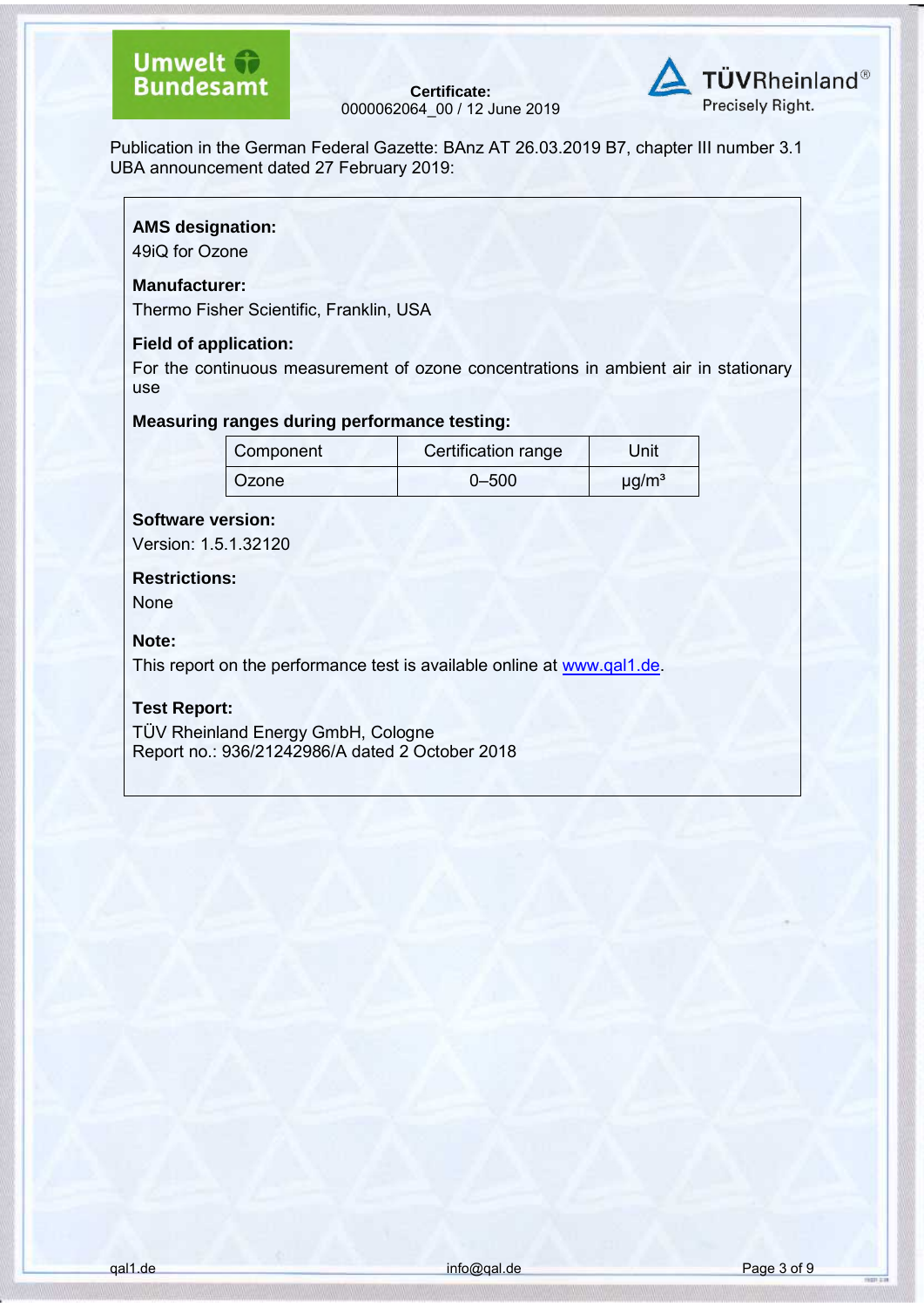**Certificate:** 0000062064\_00 / 12 June 2019



#### **Certified product**

This certification applies to automated measurement systems conforming to the following description:

The 49iQ ambient air quality measuring system is a continuous ozone analyser. The instrument uses the UV absorption method as its measuring principle. It was designed for the continuous measurement of ozone in ambient air.

The sample is drawn into the 49iQ through the sample bulkhead and is split into two gas streams. One gas stream flows through an ozone scrubber to become the reference gas  $(I_0)$ . The reference gas then flows to the reference solenoid valve. The sample gas (I) flows to the sampling solenoid valve directly. The solenoid valves alternate the reference and sample gas streams between cells A and B every 10 seconds. When cell A contains reference gas, cell B contains sample gas and vice versa.

The UV light intensities of each cell are measured by detectors A and B. When the solenoid valves switch the reference and sample gas streams to opposite cells, the light intensities are ignored for several seconds to allow the cells to be flushed. The 49iQ calculates the ozone concentration for each cell and outputs the average concentration to both the front panel display and the analogue outputs, and also makes the data available over the serial or Ethernet connection.

The 49iQ system components include:

- Photometer DMC: The optical bench has two airtight chambers that contain the sample and reference gases with a common photometer lamp at one end and two individual detectors at the other end. The photo-diode in each detector transmits light intensity information to the DMC board for sample measurement computations. The photometer lamp power supply generates high voltage AC and contains heater control circuits for the photometer lamp.
- Common electronics: The common electronics contain the core computational and power routing hardware, and is replicated throughout other iQ series products. It also contains front panel display, the USB ports, the Ethernet port, and the I/O interfaces. All electronics operate from a universal VDC supply. The System Controller Board (SCB) contains the main processor, power supplies, and a sub-processor, and serves as the communication hub for the instrument.
- Peripheral Support System: The peripheral support system operates these additional devices that are needed, but do not require special feedback control or processing. The chassis fan provides air cooling of the active electronic components. Internal vacuum pump for generating air/sample through the instrument.
- Flow/Pressure DMC: The flow/pressure DMC is used to measure instrument pressures that assure proper flow regulation and for sample pressure within the measurement bench for pressure corrections and compensation. The DMC includes two pressure sensors.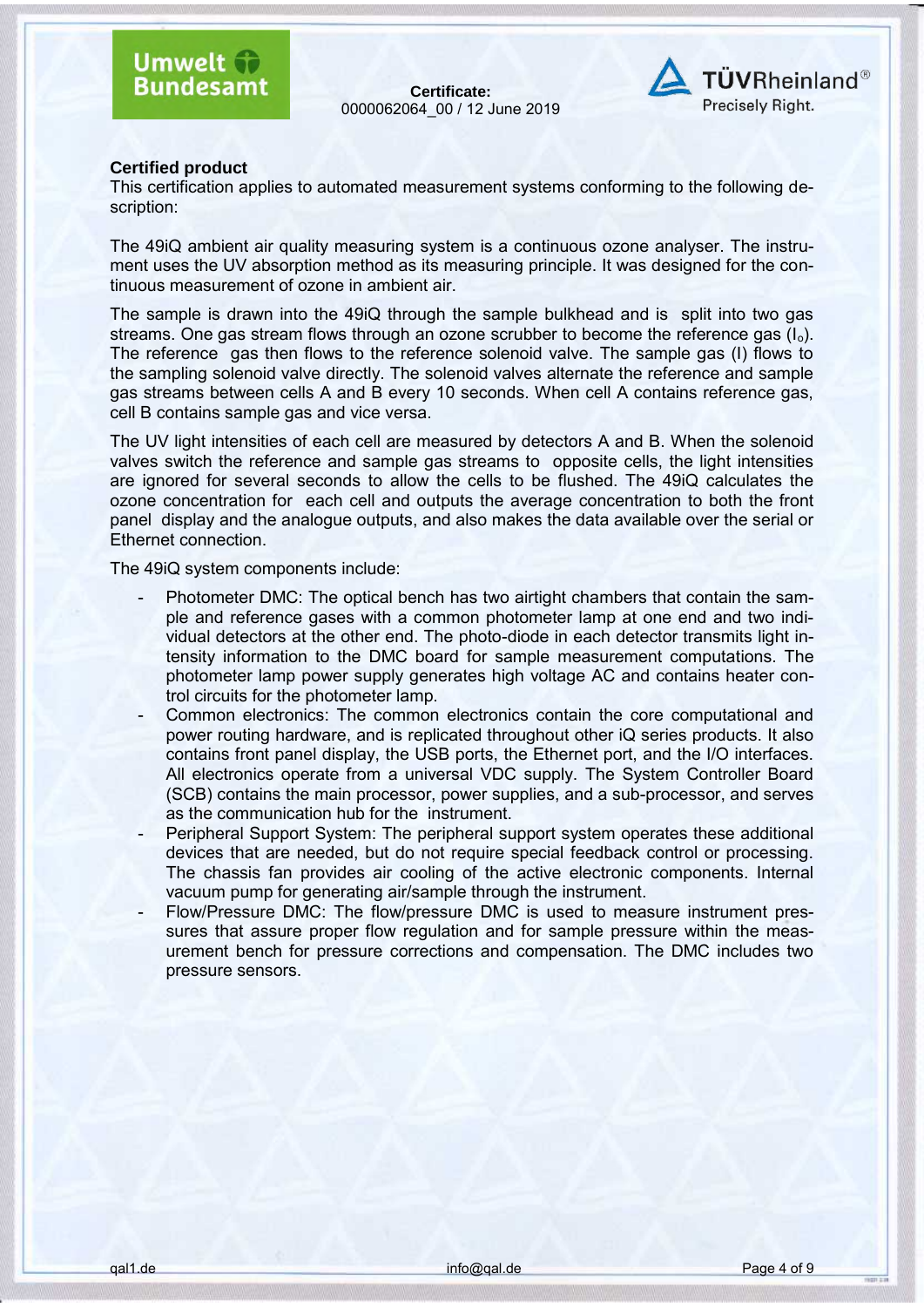**Certificate:** 0000062064\_00 / 12 June 2019



#### **General remarks**

This certificate is based upon the equipment tested. The manufacturer is responsible for ensuring that on-going production complies with the requirements of the EN 15267. The manufacturer is required to maintain an approved quality management system controlling the manufacturing process for the certified product. Both the product and the quality management systems shall be subject to regular surveillance.

If a product of the current production does not conform to the certified product, TÜV Rheinland Energy GmbH must be notified at the address given on page 1.

A certification mark with an ID number that is specific to the certified product is presented on page 1 of this certificate. This certification mark may be applied to the product or used in advertising materials for the certified product.

This document as well as the certification mark remains property of TÜV Rheinland Energy GmbH. Upon revocation of the publication the certificate loses its validity. After the expiration of the certificate and on request of TÜV Rheinland Energy GmbH this document shall be returned and the certificate mark must no longer be used.

The relevant version of this certificate and its expiration date are also accessible on the internet at **qal1.de**.

#### **Document history**

Certification of the 49iQ measuring system is based on the documents listed below and the regular, continuous surveillance of the manufacturer's quality management system:

#### **Initial certification according to EN 15267**

Certificate no. 0000062064: 12 June 2019 Expiry date of the certificate: 25 March 2024 Test report no.936/21242986/A dated 2 October 2018 TÜV Rheinland Energy GmbH, Cologne Publication: BAnz AT 26.03.2019 B7, chapter III number 3.1 UBA announcement dated 27 February 2019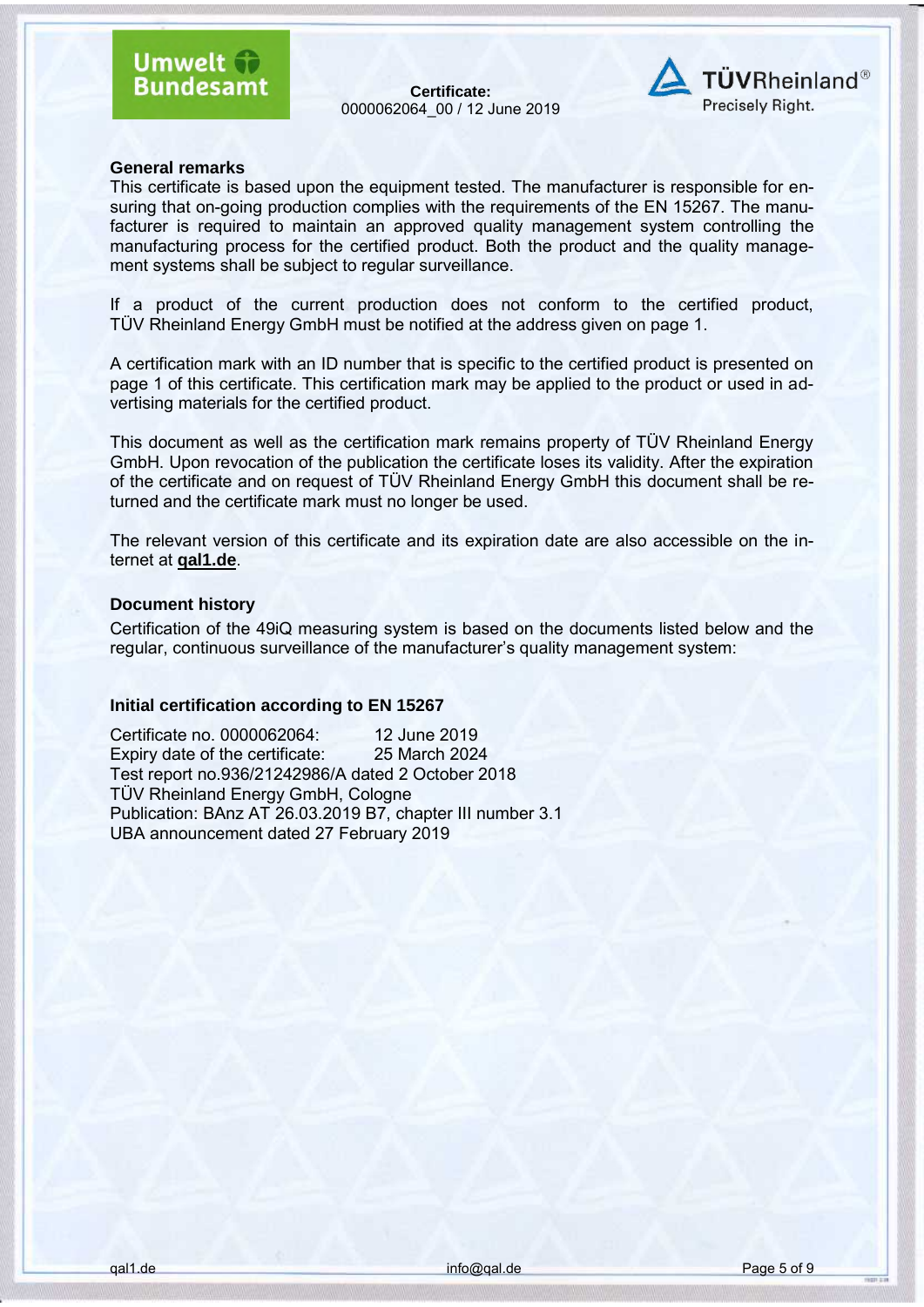**Certificate:** 0000062064\_00 / 12 June 2019



|  | <b>Expanded uncertainty laboratory, system 1</b> |  |  |
|--|--------------------------------------------------|--|--|
|--|--------------------------------------------------|--|--|

|                   | nmol/mol            |                               |                                             |                                                        |                                     |                                                                         |                                                                              |                                                                                |                                                                     |                                               |                       |                                       |                     |                     |                                      |                        |                                       |                         | nmol/mol                      | nmol/mol             | $\frac{8}{3}$                 | $\frac{5}{6}$                        |
|-------------------|---------------------|-------------------------------|---------------------------------------------|--------------------------------------------------------|-------------------------------------|-------------------------------------------------------------------------|------------------------------------------------------------------------------|--------------------------------------------------------------------------------|---------------------------------------------------------------------|-----------------------------------------------|-----------------------|---------------------------------------|---------------------|---------------------|--------------------------------------|------------------------|---------------------------------------|-------------------------|-------------------------------|----------------------|-------------------------------|--------------------------------------|
| 1180540009        | 120                 | Square of partial uncertainty | 0.0024                                      | 0.0077                                                 | 1.6965                              | 5.1939                                                                  | 0.9693                                                                       | 0.7034                                                                         | 0.0752                                                              | 1.5528                                        |                       |                                       | 27.1201             |                     |                                      | 13.9968                | 0.0416                                | 1.4400                  | 7.2663                        | 14.5327              | 12.11                         | $\frac{15}{2}$                       |
| Serial-No.:       | 1h-alert threshold: | Partial uncertainty           | 0.05                                        | 0.09                                                   | 1.30                                | 2.28                                                                    | 0.98                                                                         | 0.84                                                                           | 0.27                                                                | $-1.25$                                       |                       |                                       | 5.21                |                     |                                      | $-3.74$                | 0.20                                  | 1.20                    | ٩                             | $\supset$            | $\geq$                        | W <sub>req</sub>                     |
|                   |                     |                               | $U_{r, Z}$                                  | ut,⊪                                                   | $\frac{1}{2}$                       | J <sub>gp</sub>                                                         | <b>J</b> at                                                                  | كق                                                                             | $\geq$                                                              |                                               | <b>U<sub>H2</sub></b> | Uint, pos                             |                     | ŏ                   | Uint, neg                            | $u_{\rm B}$            | $U_{\Delta SC}$                       | U <sub>cg</sub>         | Combined standard uncertainty | Expanded uncertainty | Relative expanded uncertainty |                                      |
|                   |                     | Result                        | 0.190                                       | 0.340                                                  | 1.880                               | 0.200                                                                   | 0.090                                                                        | 0.115                                                                          | 0.020                                                               | $-2.030$                                      | $-1.670$              | 1.460                                 | 4.270               | 2.300               | 4.750                                | $-5.400$               | 0.170                                 | 2.000                   |                               |                      |                               |                                      |
|                   |                     | Performance criterion         | 1.0 nmol/mol                                | 3.0 nmol/mol                                           | 4.0% of measured value              | 2.0 nmol/mol/kPa                                                        | 1.0 nmol/mol/K                                                               | 1.0 nmol/mol/K                                                                 | 0.30 nmol/mol/V                                                     | 10 nmol/mol (Zero)                            | 10 nmol/mol (Span)    | 5.0 nmol/mol (Zero)                   | 5.0 nmol/mol (Span) | 5.0 nmol/mol (Zero) | 5.0 nmol/mol (Span)                  | 7.0% of measured value | 1.0%                                  | 3.0%                    |                               |                      |                               | Maximum allowed expanded uncertainty |
|                   |                     |                               | VI                                          | VI                                                     | VI                                  | VI                                                                      | VI                                                                           | VI                                                                             | VI                                                                  | VI                                            | VI                    | VI                                    | VI                  | VI                  | VI                                   | VI                     | VI                                    | VI                      |                               |                      |                               |                                      |
| 49iQ              | o°                  | Performance characteristic    | at zero<br>Repeatability standard deviation | Repeatability standard deviation at 1h-alert threshold | "lack of fit" at 1h-alert threshold | at 1h-alert threshold<br>Sensitivity coefficient of sample gas pressure | ire at 1h-alert threshold<br>Sensitivity coefficient of sample gas temperatu | re at 1h-alert threshold<br>Sensitivity coefficient of surrounding temperature | Sensitivity coefficient of electrical voltage at 1h-alert threshold | Interferent H <sub>2</sub> O with 19 mmol/mol |                       | Interferent Toluene with 0,5 µmol/mol |                     |                     | Interferent Xylene with 0,5 umol/mol | Averaging effect       | port<br>Difference sample/calibration | Uncertainty of test gas |                               |                      |                               |                                      |
| Measuring device: | Measured component: | g                             | $\cdot$                                     | $\sim$                                                 | S                                   | 4                                                                       | 5                                                                            | ဖ                                                                              | $\overline{ }$                                                      | 8a                                            |                       | 86                                    |                     |                     | 80                                   | σ                      | $\frac{8}{1}$                         | 21                      |                               |                      |                               |                                      |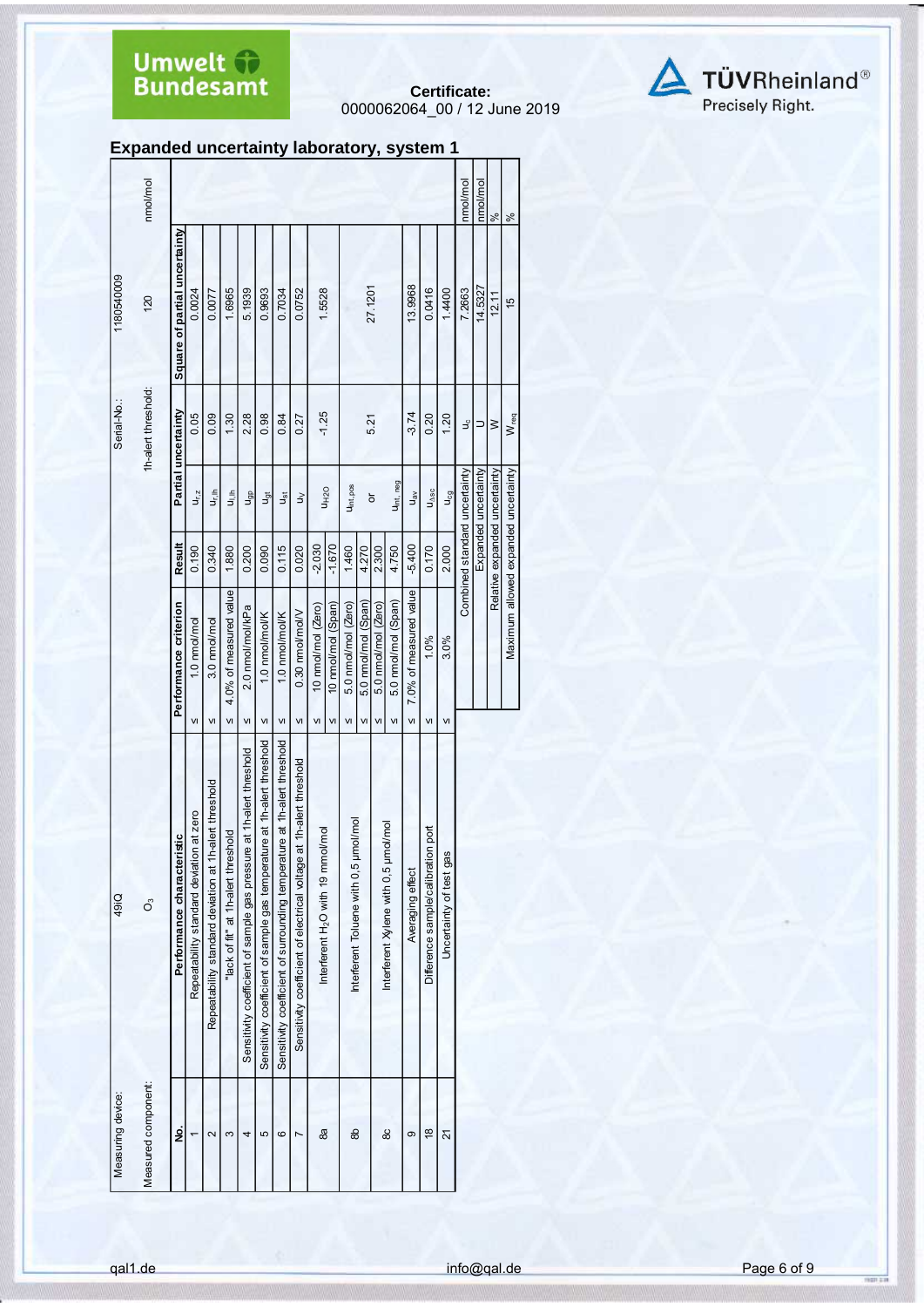**Certificate:** 0000062064\_00 / 12 June 2019



| <b>Expanded uncertainty laboratory, system 2</b> |  |  |
|--------------------------------------------------|--|--|
|--------------------------------------------------|--|--|

|                   | nmol/mol            |                                 |                                                |                                                              |                                           |                                                                            |                                                                               |                                                                                        |                                                                           |                                                     |                    |                                             |                     |                     |                                            |                        |                                          |                               | nmol/mol                      | nmol/mol             | $\aleph$                      | $\%$                                 |
|-------------------|---------------------|---------------------------------|------------------------------------------------|--------------------------------------------------------------|-------------------------------------------|----------------------------------------------------------------------------|-------------------------------------------------------------------------------|----------------------------------------------------------------------------------------|---------------------------------------------------------------------------|-----------------------------------------------------|--------------------|---------------------------------------------|---------------------|---------------------|--------------------------------------------|------------------------|------------------------------------------|-------------------------------|-------------------------------|----------------------|-------------------------------|--------------------------------------|
| 1180540010        | 120                 | Square of partial uncertainty   | 0.0027                                         | 0.0106                                                       | 1.0514                                    | 2.6192                                                                     | 0.2992                                                                        | 0.4404                                                                                 | 0.0194                                                                    | 0.1230                                              |                    |                                             |                     | 25.1141             |                                            | 19.6608                | 0.0092                                   | 1.4400                        | 7.1267                        | 14.2534              | 11.88                         | $\frac{15}{2}$                       |
| Serial-No.:       | 1h-alert threshold: |                                 | 0.05                                           | 0.10                                                         | 1.03                                      | 1.62                                                                       | 0.55                                                                          | 0.66                                                                                   | 0.14                                                                      | $-0.35$                                             |                    |                                             |                     | 5.01                |                                            | $-4.43$                | 0.10                                     | 1.20                          | ٩ç                            | $\Rightarrow$        | $\geq$                        | W <sub>req</sub>                     |
|                   |                     | Partial uncertainty             | $U_{r, Z}$                                     | $u_{\vec{i}}$                                                | $u_{\rm jN}$                              | u <sub>gp</sub>                                                            | <b>J</b> <sub>ot</sub>                                                        | Jșt                                                                                    | $\gtrless$                                                                |                                                     | U <sub>H2O</sub>   | Uint,pos                                    |                     | ৯                   | U <sub>int, neg</sub>                      | $u_{av}$               | U <sub>Dsc</sub>                         | ucg                           |                               | Expanded uncertainty |                               |                                      |
|                   |                     | Result                          | 0.200                                          | 0.390                                                        | 1.480                                     | 0.140                                                                      | 0.050                                                                         | 0.091                                                                                  | 0.010                                                                     | $-0.890$                                            | $-0.470$           | 2.240                                       | 4.050               | 2.450               | 4.630                                      | $-6.400$               | 0.080                                    | 2.000                         | Combined standard uncertainty |                      | Relative expanded uncertainty |                                      |
|                   |                     | Performance criterion           | 1.0 nmol/mol                                   | 3.0 nmol/mol                                                 | 4.0% of measured value                    | 2.0 nmol/mol/kPa                                                           | 1.0 nmol/mol/K                                                                | 1.0 nmol/mol/K                                                                         | 0.30 nmol/mol/V                                                           | 10 nmol/mol (Zero)                                  | 10 nmol/mol (Span) | 5.0 nmol/mol (Zero)                         | 5.0 nmol/mol (Span) | 5.0 nmol/mol (Zero) | 5.0 nmol/mol (Span)                        | 7.0% of measured value | 1.0%                                     | 3.0%                          |                               |                      |                               | Maximum allowed expanded uncertainty |
| 49iQ              | S,                  | istic<br>Performance characteri | VI<br>Repeatability standard deviation at zero | VI<br>Repeatability standard deviation at 1h-alert threshold | VI<br>"lack of fit" at 1h-alert threshold | VI<br>Sensitivity coefficient of sample gas pressure at 1h-alert threshold | VI<br>Sensitivity coefficient of sample gas temperature at 1h-alert threshold | ${\sf VI}$<br>Sensitivity coefficient of surrounding temperature at 1h-alert threshold | VI<br>Sensitivity coefficient of electrical voltage at 1h-alert threshold | VI<br>Interferent H <sub>2</sub> O with 19 mmol/mol | VI                 | VI<br>Interferent Toluene with 0,5 µmol/mol | VI                  | VI                  | VI<br>Interferent Xylene with 0,5 µmol/mol | VI<br>Averaging effect | VI<br>Difference sample/calibration port | VI<br>Uncertainty of test gas |                               |                      |                               |                                      |
| Measuring device: | Measured component: | ġ                               |                                                | $\sim$                                                       | S                                         | 4                                                                          | 5                                                                             | ဖ                                                                                      | L                                                                         | 8a                                                  |                    | 8                                           |                     |                     | 80                                         | ၜ                      | $\frac{\infty}{2}$                       | ম                             |                               |                      |                               |                                      |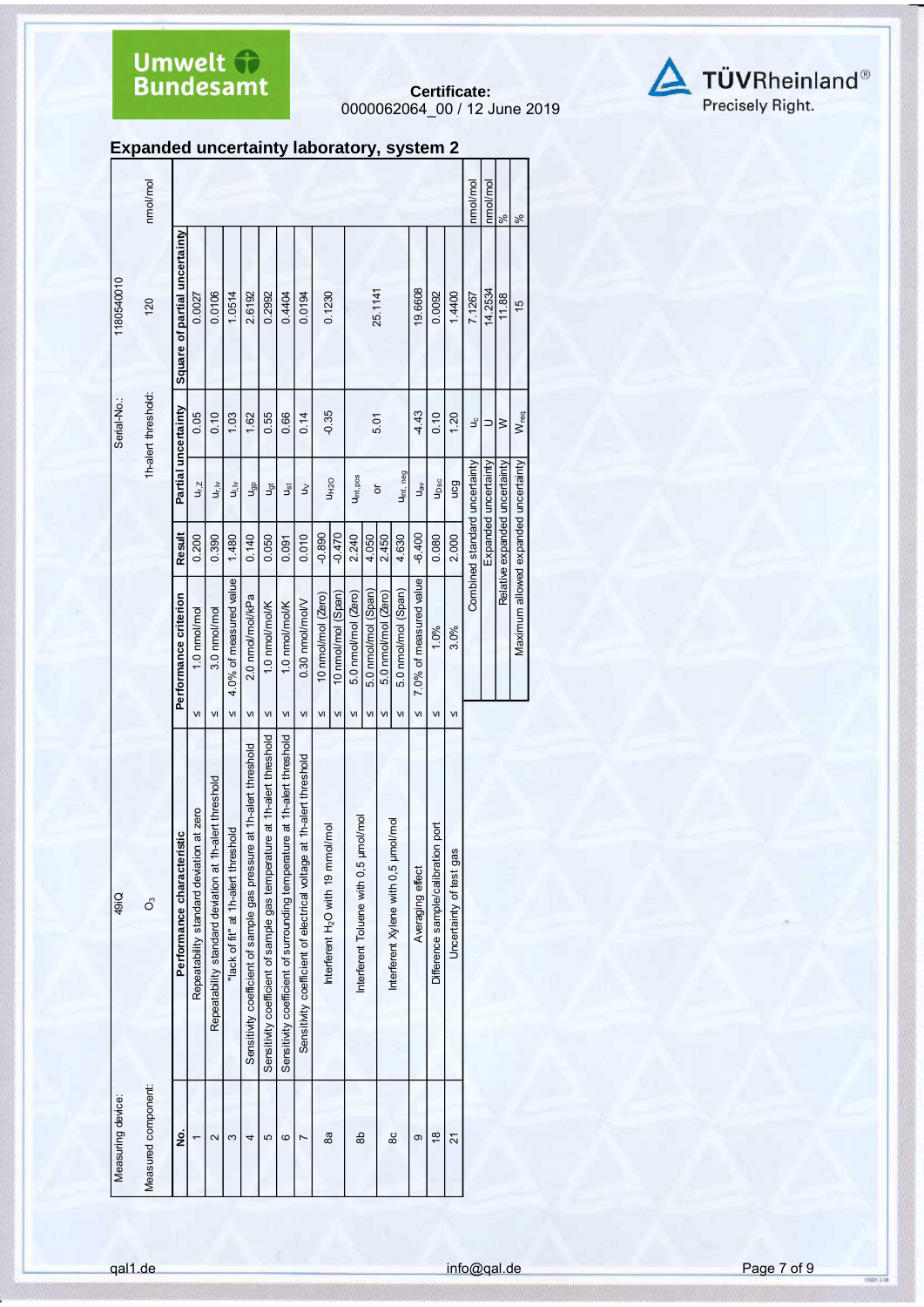**Certificate:** 0000062064\_00 / 12 June 2019



### **Combined uncertainty, laboratory andfield, system 1**

|                   | nmol/mol            |                               |                                          |                                                           |                                     |                                                                      |                                                                            |                                                                             |                                                                         |                                               |                    |                                      |                     |                     |                                      |                        |                                                              |                               |                                     |                                    |                         | nmol/mol                      | nmol/mol             | $\frac{5}{6}$                 | $\frac{8}{3}$                        |
|-------------------|---------------------|-------------------------------|------------------------------------------|-----------------------------------------------------------|-------------------------------------|----------------------------------------------------------------------|----------------------------------------------------------------------------|-----------------------------------------------------------------------------|-------------------------------------------------------------------------|-----------------------------------------------|--------------------|--------------------------------------|---------------------|---------------------|--------------------------------------|------------------------|--------------------------------------------------------------|-------------------------------|-------------------------------------|------------------------------------|-------------------------|-------------------------------|----------------------|-------------------------------|--------------------------------------|
| 1180540009        | 120                 | Square of partial uncertainty | 0.0024                                   |                                                           | 1.6965                              | 5.1939                                                               | 0.9693                                                                     | 0.7034                                                                      | 0.0752                                                                  | 1.5528                                        |                    |                                      |                     | 27.1201             |                                      | 13.9968                | 8.4332                                                       | 1.1907                        | 3.4992                              | 0.0416                             | 1.4400                  | 8.1188                        | 16.2376              | 13.53                         | 15                                   |
| Serial-No.:       | 1h-alert threshold: | Partial uncertainty           | 0.05                                     | not considered, as<br>$ur, lh = 0.08 < ur, f$             | 1.30                                | 2.28                                                                 | 0.98                                                                       | 0.84                                                                        | 0.27                                                                    | $-1.25$                                       |                    |                                      |                     | 5.21                |                                      | $-3.74$                | 2.90                                                         | 1.09                          | $-1.87$                             | 0.20                               | 1.20                    | ٩                             | $\supset$            | $\geq$                        | $W_{req}$                            |
|                   |                     |                               | $U_{r,z}$                                | $u_{r,lh}$                                                | 그                                   | dep                                                                  | Jgt                                                                        | $u_{st}$                                                                    | $\geq$                                                                  |                                               | U <sub>H2O</sub>   | Uint, pos                            |                     | $\overline{\sigma}$ | Uint, neg                            | $u_{\text{av}}$        | υ <sub>τ</sub>                                               | $U_{d, l, z}$                 | U <sub>d, I, Ih</sub>               | $U_{\Delta SC}$                    | U <sub>cg</sub>         | Combined standard uncertainty | Expanded uncertainty | Relative expanded uncertainty |                                      |
|                   |                     | <b>Result</b>                 | 0.190                                    | 0.340                                                     | 1.880                               | 0.200                                                                | 0.090                                                                      | 0.115                                                                       | 0.020                                                                   | $-2.030$                                      | $-1.670$           | 1.460                                | 4.270               | 2.300               | 4.750                                | $-5.400$               | 2.420                                                        | 1.890                         | $-2.700$                            | 0.170                              | 2.000                   |                               |                      |                               |                                      |
|                   |                     | Performance criterion         | 1.0 nmol/mol                             | 3.0 nmol/mol                                              | 4.0% of measured value              | 2.0 nmol/mol/kPa                                                     | 1.0 nmol/mol/K                                                             | 1.0 nmol/mol/K                                                              | 0.30 nmol/mol/V                                                         | 10 nmol/mol (Zero)                            | 10 nmol/mol (Span) | 5.0 nmol/mol (Zero)                  | 5.0 nmol/mol (Span) | 5.0 nmol/mol (Zero) | 5.0 nmol/mol (Span)                  | 7.0% of measured value | 5.0% of average over 3 months                                | 5.0 nmol/mol                  | 5.0% of max. of certification range | 1.0%                               | 3.0%                    |                               |                      |                               | Maximum allowed expanded uncertainty |
|                   |                     |                               | VI                                       | VI                                                        | VI                                  | VI                                                                   | $\mathsf{VI}$                                                              | VI                                                                          | VI                                                                      | VI                                            | VI                 | $\mathsf{VI}$                        | VI                  | VI                  | $\mathsf{V}$                         | VI                     | $\mathsf{V}$                                                 | VI                            | VI                                  | VI                                 | VI                      |                               |                      |                               |                                      |
| 49iQ              | o,                  | Performance characteristic    | Repeatability standard deviation at zero | threshold<br>Repeatability standard deviation at 1h-alert | "lack of fit" at 1h-alert threshold | Sensitivity coefficient of sample gas pressure at 1h-alert threshold | 1h-alert threshold<br>Sensitivity coefficient of sample gas temperature at | 1h-alert threshold<br>Sensitivity coefficient of surrounding temperature at | lert threshold<br>Sensitivity coefficient of electrical voltage at 1h-a | Interferent H <sub>2</sub> O with 19 mmol/mol |                    | Interferent Toluene with 0,5 µmol/mc |                     |                     | Interferent Xylene with 0,5 µmol/mol | Averaging effect       | conditions<br>Reproducibility standard deviation under field | Long term drift at zero level | Long term drift at span level       | Difference sample/calibration port | Uncertainty of test gas |                               |                      |                               |                                      |
| Measuring device: | Measured component: | ġ                             |                                          | $\sim$                                                    | S                                   | 4                                                                    | 5                                                                          | $\circ$                                                                     | Z                                                                       | æ,                                            |                    | 옮                                    |                     |                     | 88                                   | ၜ                      | $\overline{a}$                                               | $\overline{1}$                | 57                                  | $\frac{8}{2}$                      | $\overline{2}$          |                               |                      |                               |                                      |